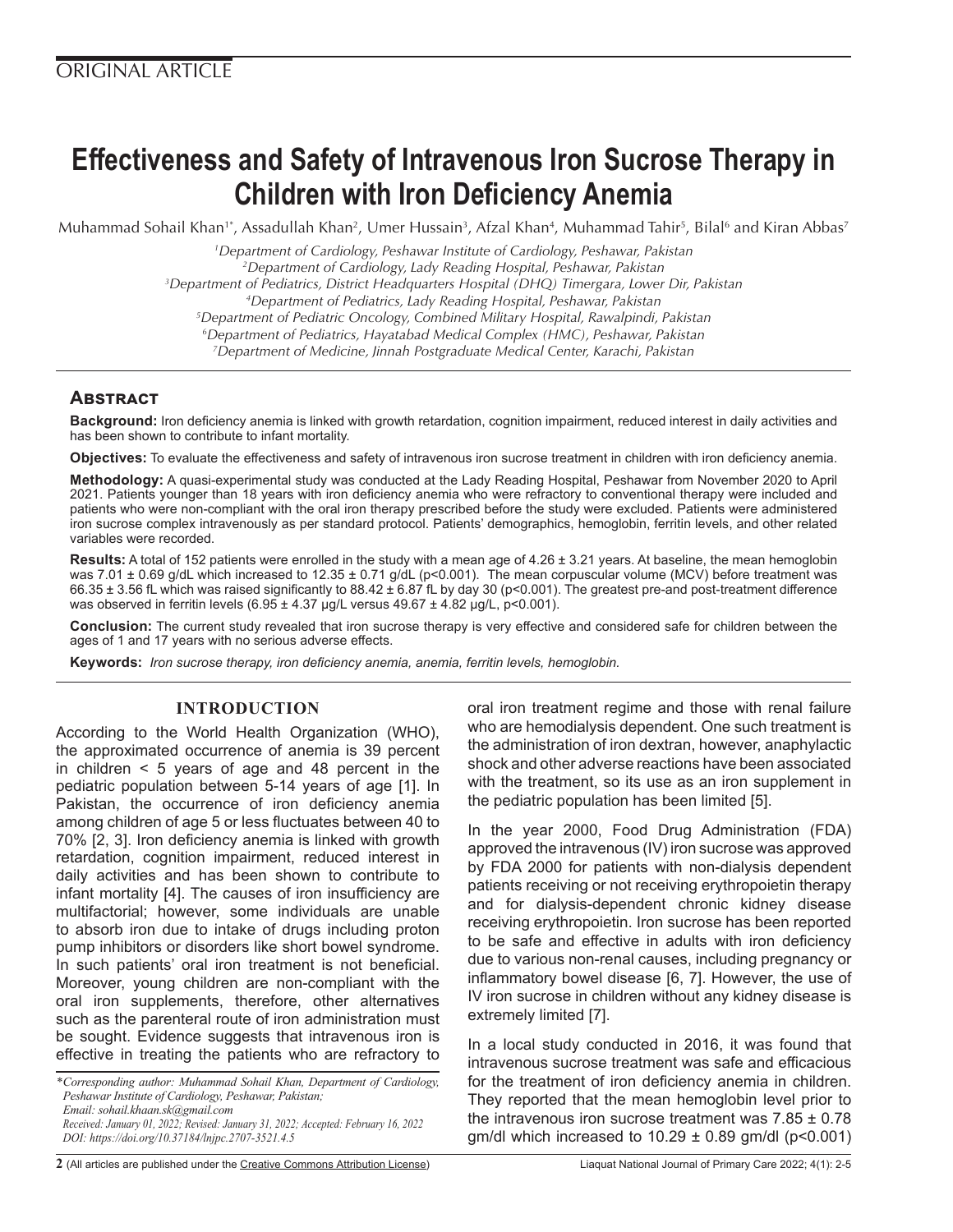after three months of treatment [7]. However, the study failed to acknowledge the efficacy of iron sucrose in patients resistant to oral iron treatment.

To this date, only a few studies from Pakistan have emerged evaluating the alternatives of oral and intramuscular iron supplements for the treatment of resistant iron deficiency anemia [7-10]. Hence, the current study will have significant clinical implications enhancing our understanding and our capability to tackle the pediatric population with iron deficiency anemia which is resistant to the traditional treatment regimes. The present study evaluated the effectiveness and safety of intravenous iron sucrose treatment in children with iron deficiency anemia. This study will help establish the usefulness of intravenous iron sucrose in children with anemia in resource-constrained countries like Pakistan.

## **MATERIALS AND METHODS**

A quasi-experimental study was conducted at the Lady Reading Hospital, Peshawar from November 2020 to April 2021. A non-probability consecutive sampling technique was used to recruit the participants. Ethical approval was obtained before study initiation by the institutional review board (Ref#2533). We assume to detect a medium effect size of 0.5 at a power of 90% and 5% level of significance. A sample of 44 patients is required using G-power 3.1.9.4. All patients younger than 18 years with iron deficiency who were refractory to conventional therapy were included in the study. Patients who were non-compliant with the oral iron therapy prescribed before the study were excluded.

After obtaining the informed verbal and written consent from the patients, the demographic data was collected. The patient's demographics, hemoglobin, ferritin levels, and other related variables were recorded before and after the initiation of treatment.

Patients were administered iron sucrose complex intravenously as per standard protocol. The total amount of iron administered was calculated according to the child's body weight and hemoglobin level using the following formula [8]:

(Normal hemoglobin for age-initial hemoglobin) / 100 X blood volume (ml)  $\times$  3.4  $\times$  1.5. Doses were rounded up to multiples of 100 mg. The product used was SANGOBION INJ by Merck Private Limited, 20mg per ml ampoules for injection and was diluted to normal saline by the trained nursing staff before the infusion to a final concentration of 1 mg/mL. The duration of infusion was about two hours. Multiple infusions in the same patient were administered on alternate days, up to 3 times in 7 days.

The determination of iron deficiency anemia was made when all three conditions were met:

- 1. hemoglobin level > 2 SD below the normal 15.5% blood level corrected for age
	-
- Liaquat National Journal of Primary Care 2022; 4(1): 2-5 **3**
- 2. a ferritin level  $> 16 \mu g/L$
- 3. red blood cell distribution width > 15%

Hemoglobin levels (g/dL), mean corpuscular value (MCV) (in fL), mean corpuscular hemoglobin (MCH) ( in pg), and red blood cell count (x106 cells/mm<sup>3</sup>), and ferritin levels (μg/L) were determined at day zero and day - 30 after the first iron sucrose dose. Side effects (if any) were also documented. Statistical Package for the Social Sciences (SPSS) version 24 was utilized for information mining and examination. Categorical variables were presented as frequency and percentages. All continuous variables including mean age of all patients, mean hemoglobin level, MCH, MCV, RBC count, and PCV were presented as mean and standard deviation after assessing the assumption of normality with the Shapiro-Wilk test. Paired t-tests were used to compare the changes in red blood cell indices and iron levels before and after the completion of iron sucrose therapy. A p-value of  $\leq 0.05$ was the cut-off value for statistical significance.

#### **RESULTS**

A total of 152 patients were enrolled in the study. Mean age of  $4.26 \pm 3.21$  years was noted. The most common age group was 1-5 years old with a frequency of 61 (40.1%). There were more male patients as compared to female children. Table **1** shows the demographics of participants.

**Table 1:** Demographics of the study participants (n=152).

| Demographics                        | Frequency (n) | Percentage (%) |  |  |
|-------------------------------------|---------------|----------------|--|--|
| <b>Age Groups</b>                   |               |                |  |  |
| 1-5 years                           | 61            | 40.1           |  |  |
| 6-10 years                          | 40            | 26.3           |  |  |
| 11-15 years                         | 27            | 17.8           |  |  |
| 16-17 years                         | 24            | 15.8           |  |  |
| Gender:                             |               |                |  |  |
| Female                              | 70            | 46.1           |  |  |
| Male                                | 82            | 53.9           |  |  |
| <b>Siblings</b>                     |               |                |  |  |
| No Siblings                         | 55            | 36.2           |  |  |
| 1-3 Siblings                        | 76            | 50             |  |  |
| ≥4 siblings                         | 21            | 13.8           |  |  |
| <b>Education of Mother</b>          |               |                |  |  |
| No Formal Education                 | 86            | 56.6           |  |  |
| Primary                             | 36            | 23.7           |  |  |
| Secondary                           | 30            | 19.7           |  |  |
| <b>Employment Status of Father:</b> |               |                |  |  |
| Employed                            | 126           | 82.9           |  |  |
| Unemployed                          | 19            | 12.5           |  |  |
| Recently terminated/resigned        | 7             | 4.6            |  |  |

Table **2** illustrates the comparison of iron indices at baseline and day 30. On day zero of treatment, the mean hemoglobin was 7.01 ± 0.69 mg/dl which increased to 12.35  $\pm$  0.71 mg/dl (p<0.001). Mean corpuscular hemoglobin concentration at day zero was 23.92 ± 2.7 pg which elevated to  $36.12 \pm 6.81$  pg in 30 days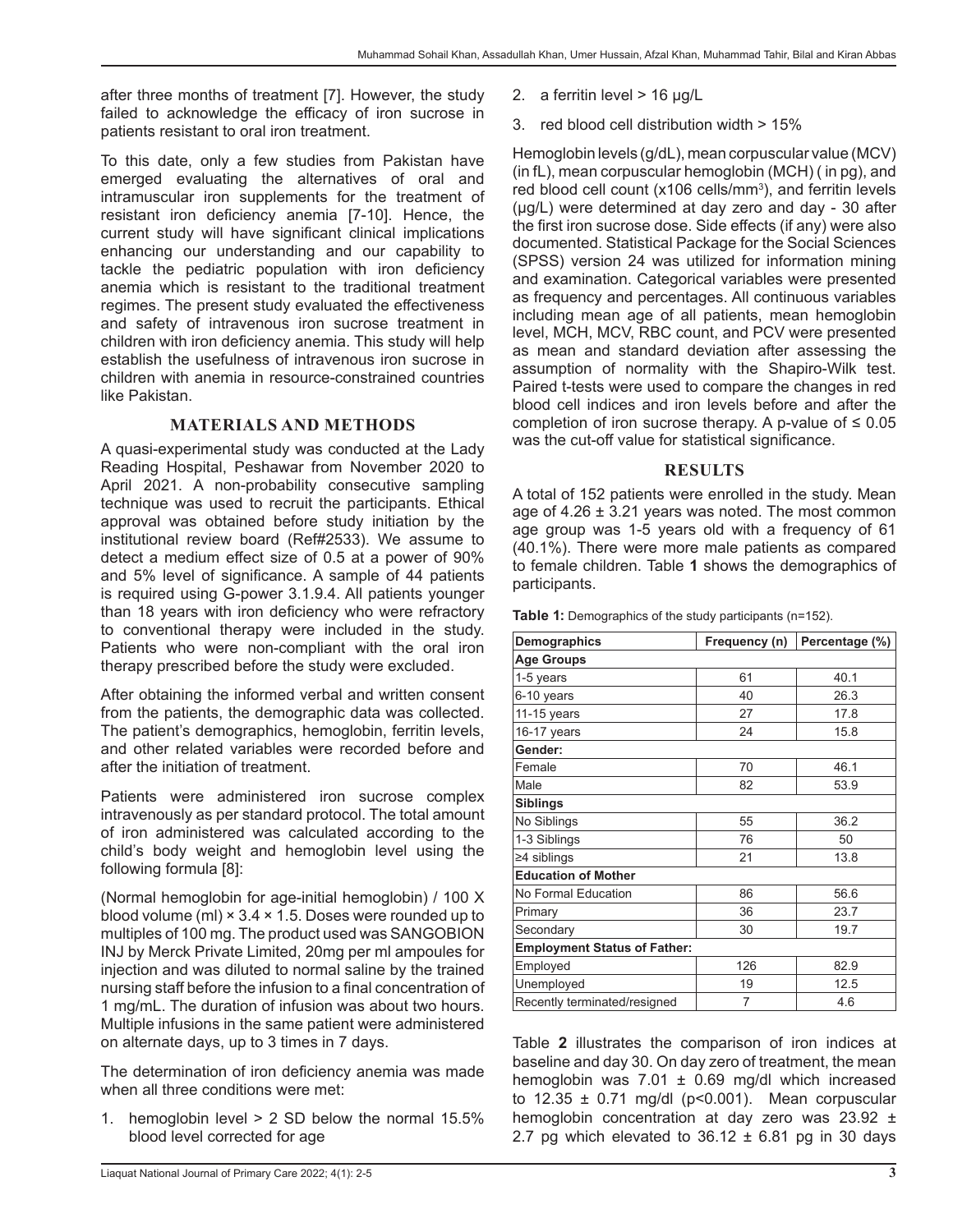**Table 2:** Follow-up for iron indices among participants during iron sucrose treatment.

| <b>Parameters</b>    | $Day - 0$        | Day - 30         | p-value     |
|----------------------|------------------|------------------|-------------|
| $Hb$ (g/dL)          | $7.01 \pm 0.69$  | $12.35 \pm 0.71$ | $*$ < 0.001 |
| MCV (fL)             | $66.35 \pm 3.56$ | $88.42 \pm 6.87$ | $*$ < 0.001 |
| MCH (pg)             | $23.92 \pm 2.7$  | $36.12 \pm 6.81$ | $*$ < 0.001 |
| Ferritin $(\mu g/L)$ | $6.95 \pm 4.37$  | $49.67 \pm 4.82$ | $*$ < 0.001 |
| RBC (x106 cells.mm3) | $3.53 \pm 0.38$  | $5.61 \pm 0.43$  | $*$ < 0.001 |
| PCV(%)               | $21.26 \pm 2.29$ | $37.46 \pm 2.51$ | $*$ < 0.001 |

Hb: hemoglobin, MCH: Mean corpuscular of Hb, MCV: Mean corpuscular value, PCV: Packed cell volume, RBC: Red blood cell count. \*\*Statistically significant at p<0.01

of treatment (p<0.001). The mean corpuscular volume (MCV) before treatment was  $66.35 \pm 3.56$  fL which was raised significantly to  $88.42 \pm 6.87$  fL by day 30 (p<0.001). Similarly, the mean red blood cell count initially was 3.53 ± 0.38 x 106 cells/mm3 which at day 30 was 5.61 ± 0.43 x 106 cells/mm3 (p<0.001).

The greatest pre- and post-treatment difference was observed in ferritin levels (6.95  $\pm$  4.37 versus 49.67  $\pm$ 4.82, p<0.001). Only mild side effects were noted as demonstrated in **Fig. (1)**.



**Fig. (1):** Frequency of Adverse Reactions in the Study.

## **DISCUSSION**

Iron deficiency commonly affects physical and neurocognitive functions, which must be identified and managed in early childhood [11, 12]. Numerous parenteral iron therapies have been introduced, which have a strong safety profile with very limited adverse effects [13, 14].

Our study evaluated the safety and effectiveness of intravenous iron sucrose for the management of iron deficiency anemia in children who do not respond to traditional/oral treatment. It was found that intravenous iron sucrose administration resulted in a significant rise in hemoglobin, MCV, MCH, RBC, and PCV. The results of our study were consistent with the findings of a study conducted by Pinks *et al.* who noted that following treatment, the levels of hemoglobin rose from 7.43 g/ dl at the time of treatment to 9.27 g/dl on day 14 and 12.4 g/dl after 6 months of therapy [11]. Though the

baseline hemoglobin levels before treatment (7.43 g/ dL) were a little higher than that of our study  $(7.01 \pm$ 0.69 g/dL), the association between therapy and a rise in hemoglobin was found in the study. A rise in posttreatment hemoglobin levels implies that erythropoietic recovery is achieved with intravenous iron sucrose.

A similar study by Kazanci *et al.* compared hemoglobin and MCV levels before and after treatment. The baseline hemoglobin level was  $7.72 \pm 1.21$  g/dl which rose to 11.44 g/dl  $\pm$  0.68 g/dl following six months of treatment. Similarly, the value of MCV increased from 63.2  $\pm$  7.12 fL to 76.6  $\pm$  3.81 fL. The effectiveness of iron sucrose treatment in study participants as iron indices significantly improved from day zero to day 30 of treatment. The study implied that using IV iron sucrose can result in a rapid symptomatic recovery of a child and improve the symptoms of iron deficiency anemia.

Similar results were also obtained by Kaneva *et al.* and Nazir *et al.*, both of those studies concluded that the use of IV iron sucrose in children suffering from iron deficiency is safe and resulted in an increase in hemoglobin with improved iron profiles [15, 16].

Though skin staining and abdominal pain was the most reported side effect in our study, the study by Mantadakis *et al.* reported the most common adverse effect to be injection site extravasation followed by a transient alteration in taste [17]. Papadopoulos *et al.* found that rash following infusion and the urticarial rash was a common adverse effect following therapy [18]. Hussain *et al.* revealed that intramuscular iron therapy is another efficacious route of administration of sorbitol among the pediatric population [19]. Iqbal *et al.* previously revealed that intravenously administered iron sucrose was also very beneficial and replenished iron stores among iron-deficient children [20]. Our study revealed that intravenous iron administration improved the red blood cell indices, which resulted in improvement in the symptoms of iron deficiency anemia among children.

However, our study was limited due to the small sample size. Research on a larger population must be conducted to better understand the safety and efficacy of intravenous iron sucrose therapy in the pediatric population.

## **CONCLUSION**

The current study revealed that iron sucrose therapy is very effective and considered safe for children between the ages of 1 and 17 years with no serious adverse effects.

## **ETHICS APPROVAL**

Ethical approval was obtained before study initiation by the institutional review board (Ref#2533). All procedures performed in studies involving human participants were in accordance with the ethical standards of the Helsinki declaration.